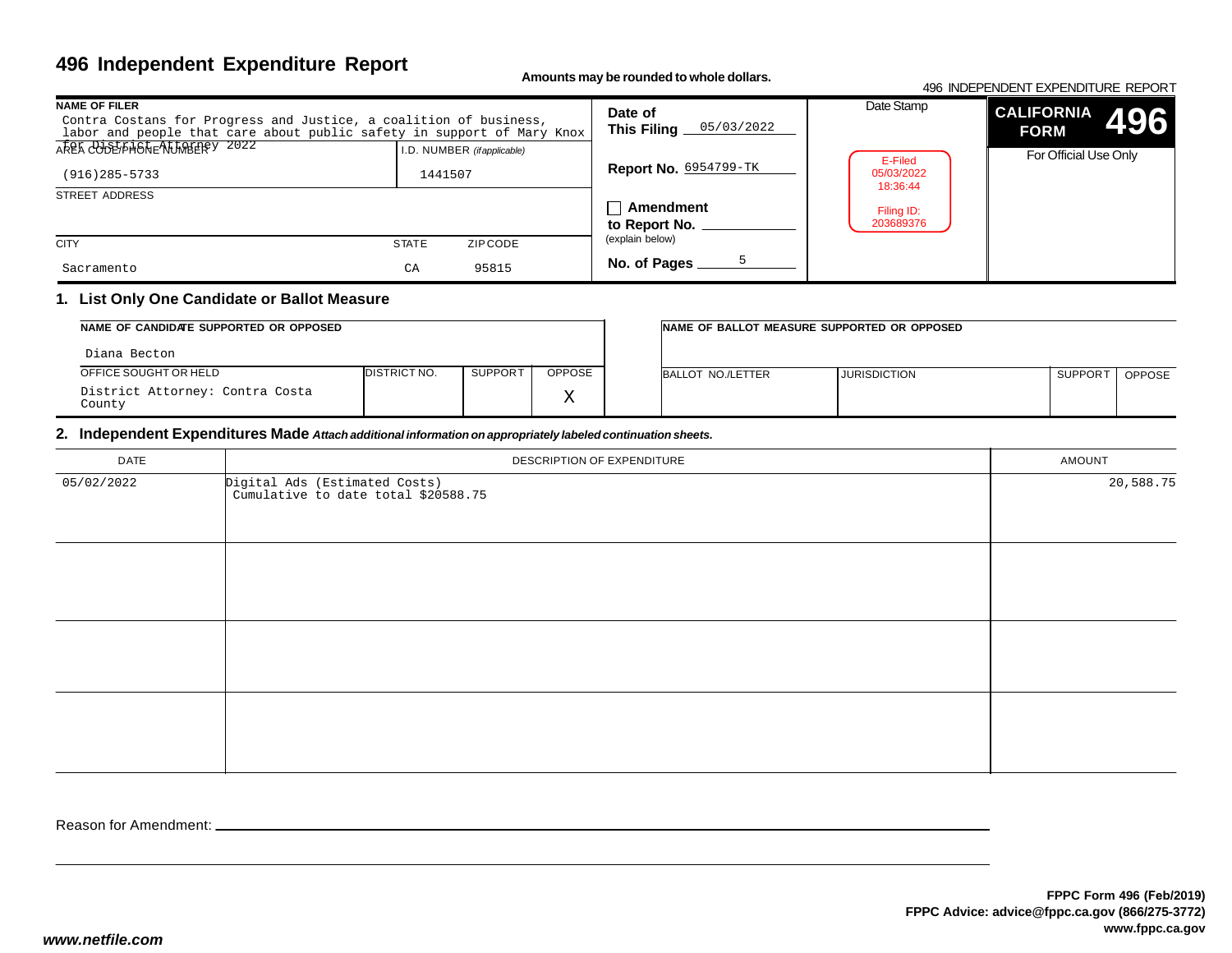#### 496 INDEPENDENT EXPENDITURE REPORT

|                                                                                                                                                                        | <b>CALIFORNIA</b><br><b>196</b><br><b>FORM</b> |
|------------------------------------------------------------------------------------------------------------------------------------------------------------------------|------------------------------------------------|
| NAME OF FILER                                                                                                                                                          | I.D. NUMBER (If applicable)                    |
| Contra Costans for Progress and Justice, a coalition of business, labor and people that care about public safety in<br>support of Mary Knox for District Attorney 2022 | 1441507                                        |

### **3. Contributions of \$100 or More Received**\*

| <b>DATE</b><br>RECEIVED | FULL NAME, STREET ADDRESS AND ZIP CODE OF CONTRIBUTOR<br>(IF COMMITTEE, ALSO ENTER I.D. NUMBER)                                  | <b>CONTRIBUTOR</b><br>CODE **                                                                                     | IF AN INDIVIDUAL, ENTER OCCUPATION<br>AND EMPLOYER<br>(IF SELF-EMPLOYED, ENTER NAME OF BUSINESS) | <b>AMOUNT</b><br><b>RECEIVED</b> | <b>INTEREST RATES</b>                                    |  |  |  |
|-------------------------|----------------------------------------------------------------------------------------------------------------------------------|-------------------------------------------------------------------------------------------------------------------|--------------------------------------------------------------------------------------------------|----------------------------------|----------------------------------------------------------|--|--|--|
| 04/22/2022              | Alves Ranch Property Holdings, LLC<br>Alamo, CA 94507<br>Responsible Officer: Gerald T. Alves                                    | IND<br>$\mathcal{L}_{\mathcal{A}}$<br>COM<br>OTH<br>$\mathbf X$<br>PTY                                            |                                                                                                  | 7,500.00                         | If loan,<br>enter interest rate, if any<br>$\frac{9}{6}$ |  |  |  |
|                         |                                                                                                                                  | SCC                                                                                                               |                                                                                                  |                                  |                                                          |  |  |  |
| 12/02/2021              | Donald Anderson<br>Lakeport, CA 95453                                                                                            | $\mathbf X$<br><b>IND</b><br><b>COM</b><br>┑<br>OTH<br>$\sim$<br><b>PTY</b><br>$\mathcal{L}_{\mathcal{A}}$<br>SCC | Attorney<br>Donald Anderson                                                                      | 100.00                           | If Ioan,<br>enter interest rate, if any<br>$\frac{9}{6}$ |  |  |  |
| 10/21/2021              | Anthony Arcado<br>Vacaville, CA 95687                                                                                            | $\overline{ND}$<br>$\overline{\mathbf{x}}$<br>COM<br>$\sim$<br>OTH<br>$\sim$<br>PTY<br>J.<br>SCC<br>$\Box$        | Retired<br>n/a                                                                                   | 150.00                           | If Ioan,<br>enter interest rate, if any<br>$\%$          |  |  |  |
| 12/28/2021              | Brentwood Police Officers Association PAC<br>Brentwood, CA 94513<br>Committee ID# 1292054                                        | $\overline{ND}$<br>$\,$ X<br>COM<br>OTH<br>PTY<br>SCC<br>$\mathcal{L}_{\mathcal{A}}$                              |                                                                                                  | 3,000.00                         | If Ioan,<br>enter interest rate, if any<br>%             |  |  |  |
| 10/27/2021              | Concord Police Association PAC<br>Concord, CA 94520<br>Committee ID# 931817                                                      | <b>IND</b><br>COM<br>$\boxed{\mathbf{X}}$<br>OTH<br>$\sim$<br><b>PTY</b><br>ㄱ<br>$\Box$<br>SCC                    |                                                                                                  | 10,000.00                        | If Ioan,<br>enter interest rate, if any<br>$\frac{0}{2}$ |  |  |  |
| 01/07/2022              | Contra Costa County Deputy Sheriff's Association<br>Independent Expenditure PAC<br>Sacramento, CA 95814<br>Committee ID# 1347607 | $\overline{ND}$<br>$\blacksquare$<br>$\mathbf{X}$<br>COM<br>OTH<br>ᄀ<br>PTY<br><b>SCC</b><br>П                    |                                                                                                  | 40,000.00                        | If Ioan,<br>enter interest rate, if any                  |  |  |  |
|                         | **Contributor Codes                                                                                                              |                                                                                                                   |                                                                                                  |                                  |                                                          |  |  |  |

\*Major donor and independent expenditure committees that do not receive contributionsare not required to complete Part 3.

- IND Individual COM – Recipient Committee (other than PTY or SCC)OTH – OtherPTY – Political Party
- SCC Small Contributor Committee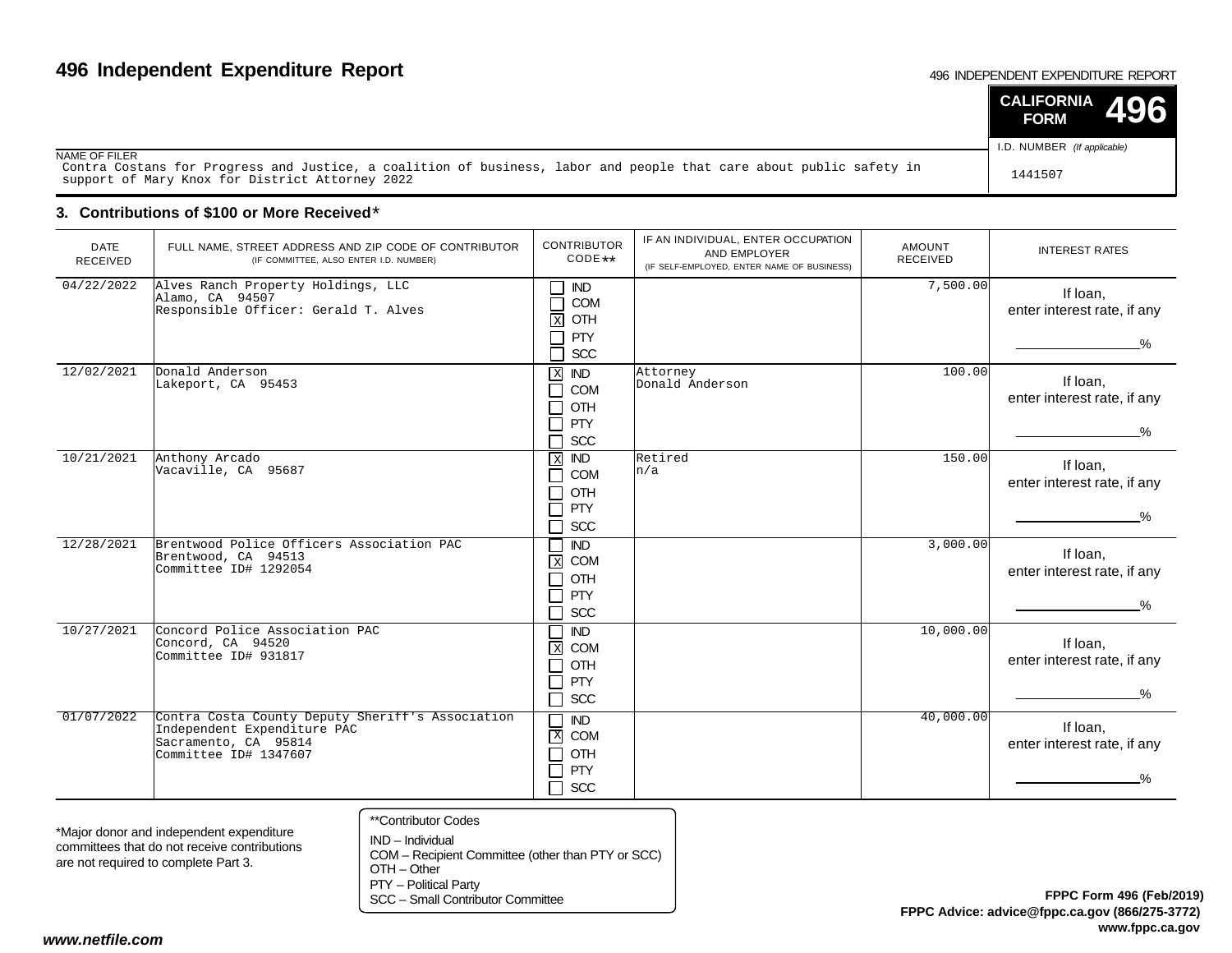#### 496 INDEPENDENT EXPENDITURE REPORT

|                                                                                                                                                                        | <b>CALIFORNIA</b><br>MORI<br><b>FORM</b> |
|------------------------------------------------------------------------------------------------------------------------------------------------------------------------|------------------------------------------|
| NAME OF FILER                                                                                                                                                          | I.D. NUMBER (If applicable)              |
| Contra Costans for Progress and Justice, a coalition of business, labor and people that care about public safety in<br>support of Mary Knox for District Attorney 2022 | 1441507                                  |

### **3. Contributions of \$100 or More Received**\*

| <b>DATE</b><br>RECEIVED | FULL NAME, STREET ADDRESS AND ZIP CODE OF CONTRIBUTOR<br>(IF COMMITTEE, ALSO ENTER I.D. NUMBER)                                  | <b>CONTRIBUTOR</b><br>CODE **                                                                               | IF AN INDIVIDUAL, ENTER OCCUPATION<br>AND EMPLOYER<br>(IF SELF-EMPLOYED, ENTER NAME OF BUSINESS) | <b>AMOUNT</b><br><b>RECEIVED</b> | <b>INTEREST RATES</b>                                    |
|-------------------------|----------------------------------------------------------------------------------------------------------------------------------|-------------------------------------------------------------------------------------------------------------|--------------------------------------------------------------------------------------------------|----------------------------------|----------------------------------------------------------|
| 02/14/2022              | Contra Costa County Deputy Sheriff's Association<br>Independent Expenditure PAC<br>Sacramento, CA 95814<br>Committee ID# 1347607 | $\sf IND$<br>┑<br>$\mathbf X$<br>COM<br>┓<br>OTH<br>Ξ<br><b>PTY</b><br>SCC<br>ᄀ                             |                                                                                                  | 80,000.00                        | If loan,<br>enter interest rate, if any<br>$\frac{0}{0}$ |
| 04/20/2022              | Contra Costa County Deputy Sheriff's Association<br>Independent Expenditure PAC<br>Sacramento, CA 95814<br>Committee ID# 1347607 | ┑<br><b>IND</b><br>$\mathbf X$<br>COM<br>OTH<br>$\mathcal{L}_{\mathcal{A}}$<br>PTY<br>SCC<br>$\blacksquare$ |                                                                                                  | 50,000.00                        | If loan,<br>enter interest rate, if any<br>$\frac{9}{6}$ |
| 02/14/2022              | Scott Cook<br>Martinez, CA 94553                                                                                                 | <b>IND</b><br>$\overline{X}$<br>COM<br>٦<br>OTH<br>┑<br>PTY<br>┑<br>SCC<br>□                                | Retired<br>n/a                                                                                   | 100.00                           | If Ioan,<br>enter interest rate, if any<br>$\frac{0}{2}$ |
| 12/13/2021              | David Cushman<br>Winters, CA 95694                                                                                               | $X$ IND<br>COM<br>$\blacksquare$<br>OTH<br>┑<br>┓<br>PTY<br>SCC<br>┓                                        | Not Employed<br>n/a                                                                              | 100.00                           | If loan,<br>enter interest rate, if any<br>$\frac{9}{6}$ |
| 10/18/2021              | George Driscoll<br>Reno, NV 89511                                                                                                | $X$ IND<br>COM<br>┑<br>OTH<br>┑<br>PTY<br>┑<br><b>SCC</b><br>$\Box$                                         | Officer<br>United States Navy                                                                    | 2,500.00                         | If loan,<br>enter interest rate, if any<br>$\%$          |
| 10/29/2021              | Robert Elsberg<br>Tiburon, CA 94920                                                                                              | $X$ IND<br>COM<br>$\Box$<br>OTH<br>┓<br>PTY<br>$\Box$<br>□<br><b>SCC</b>                                    | Not Employed<br>n/a                                                                              | 100.00                           | If loan,<br>enter interest rate, if any<br>$\%$          |

\*Major donor and independent expenditure committees that do not receive contributionsare not required to complete Part 3.

\*\*Contributor Codes

IND – Individual COM – Recipient Committee (other than PTY or SCC)OTH – Other

PTY – Political Party

SCC – Small Contributor Committee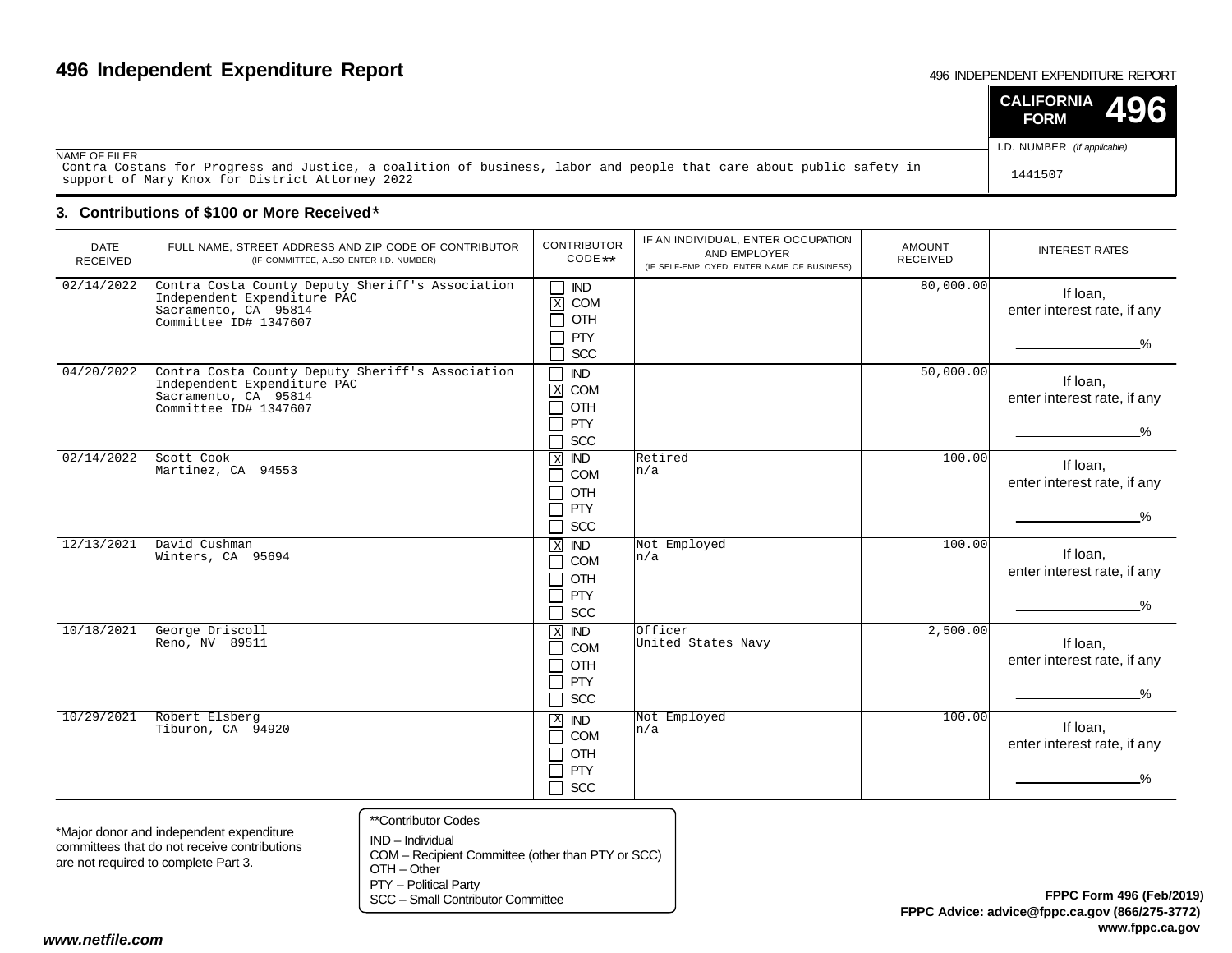#### 496 INDEPENDENT EXPENDITURE REPORT

|                                                                                                                                                                        | <b>CALIFORNIA</b><br><b>FORM</b> |
|------------------------------------------------------------------------------------------------------------------------------------------------------------------------|----------------------------------|
| NAME OF FILER                                                                                                                                                          | I.D. NUMBER (If applicable)      |
| Contra Costans for Progress and Justice, a coalition of business, labor and people that care about public safety in<br>support of Mary Knox for District Attorney 2022 | 1441507                          |

### **3. Contributions of \$100 or More Received**\*

| <b>DATE</b><br><b>RECEIVED</b> | FULL NAME, STREET ADDRESS AND ZIP CODE OF CONTRIBUTOR<br>(IF COMMITTEE, ALSO ENTER I.D. NUMBER) | <b>CONTRIBUTOR</b><br>CODE **                                              | IF AN INDIVIDUAL, ENTER OCCUPATION<br>AND EMPLOYER<br>(IF SELF-EMPLOYED, ENTER NAME OF BUSINESS) | <b>AMOUNT</b><br>RECEIVED | <b>INTEREST RATES</b>                                    |
|--------------------------------|-------------------------------------------------------------------------------------------------|----------------------------------------------------------------------------|--------------------------------------------------------------------------------------------------|---------------------------|----------------------------------------------------------|
| 01/30/2022                     | Greg Garrett<br>Castro Valley, CA 94552                                                         | $X$ IND<br>П<br>COM<br>OTH<br>П<br>┑<br>PTY<br>SCC<br>┓                    | Not Employed<br>n/a                                                                              | 250.00                    | If loan,<br>enter interest rate, if any<br>$\%$          |
| 11/08/2021                     | Christy McCampbell<br>Las Vegas, NV 89109                                                       | $X$ IND<br>COM<br>┓<br>OTH<br>┓<br>PTY<br>┐<br>SCC                         | Not Employed<br>n/a                                                                              | 300.00                    | If loan,<br>enter interest rate, if any<br>$\frac{9}{6}$ |
| 01/19/2022                     | Moraga Police Officers Association<br>Moraga, CA 94556                                          | $\overline{ND}$<br>COM<br>⊐<br>OTH<br>$\mathbf{x}$<br>PTY<br>П<br>SCC<br>П |                                                                                                  | 500.00                    | If loan,<br>enter interest rate, if any<br>$\%$          |
| 12/02/2021                     | Joseph Motta<br>Alamo, CA 94507                                                                 | $X$ IND<br>COM<br>٦<br>OTH<br>┑<br>PTY<br>П<br>SCC<br>┑                    | Attorney<br>Joseph Motta                                                                         | 300.00                    | If Ioan,<br>enter interest rate, if any<br>$\frac{9}{6}$ |
| 11/08/2021                     | Pleasant Hill Police Association<br>Pleasant Hill, CA 94523                                     | <b>IND</b><br>$\Box$<br>COM<br>$X$ OTH<br>$\Box$<br>PTY<br>$\Box$<br>SCC   |                                                                                                  | 500.00                    | If Ioan,<br>enter interest rate, if any<br>$\frac{0}{2}$ |
| 10/19/2021                     | Joseph Ramia<br>Martinez, CA 94553                                                              | $X$ <b>ND</b><br>COM<br>$\Box$<br>OTH<br>┑<br>PTY<br>┓<br>SCC<br>$\Box$    | Firefighter<br>Contra Costa County Fire<br>Protection District                                   | 1,000.00                  | If loan,<br>enter interest rate, if any<br>−%            |

\*Major donor and independent expenditure committees that do not receive contributionsare not required to complete Part 3.

- \*\*Contributor Codes
- IND Individual COM – Recipient Committee (other than PTY or SCC)OTH – Other

PTY – Political Party

SCC – Small Contributor Committee